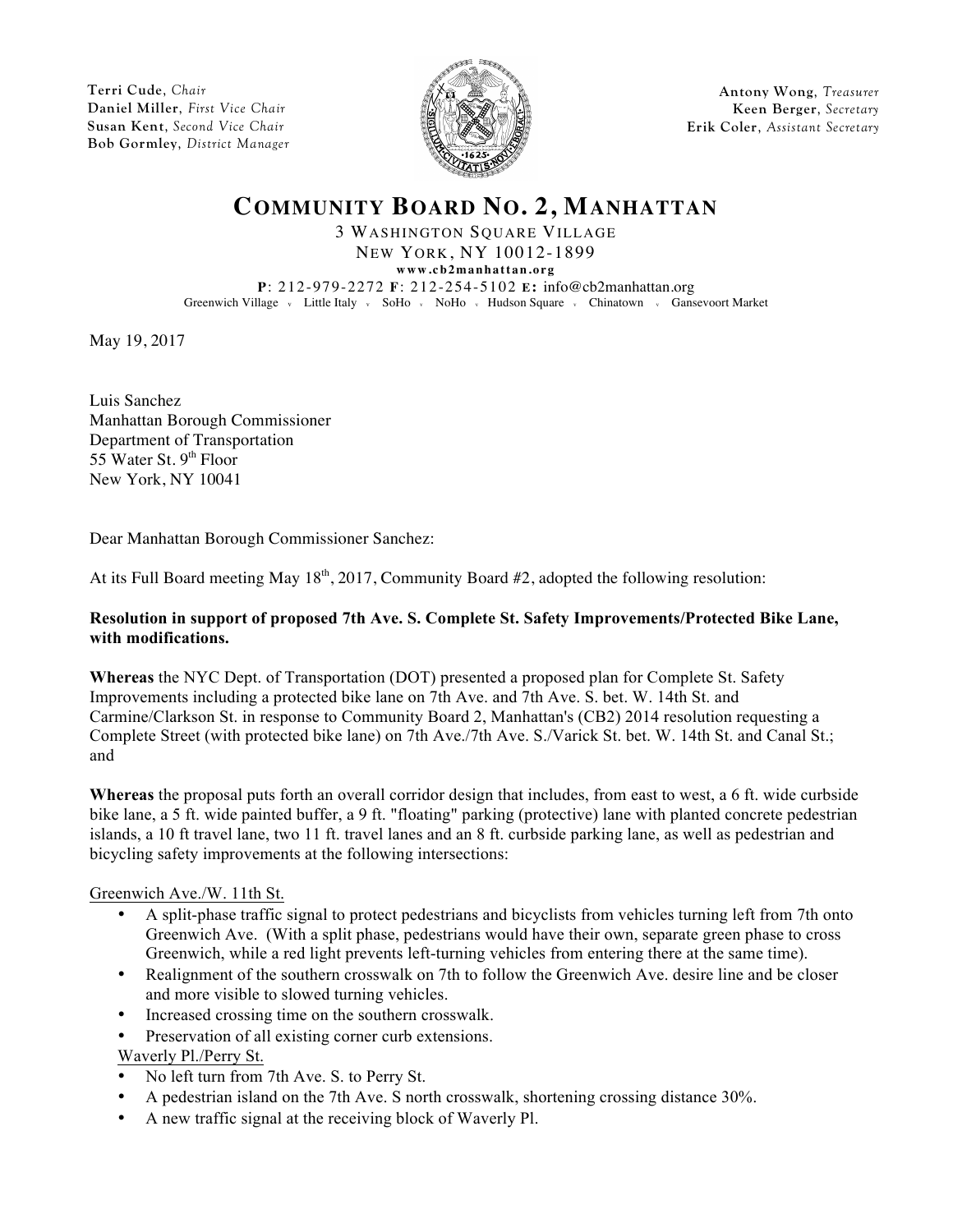• A curb extension at the s.w. corner of Perry at 7th to direct southbound Waverly Pl. traffic to turn left at Perry before turning right onto 7th, slowing Waverly traffic and discouraging fast turns, shortening pedestrian crossing distance 50%, improving traffic signal visibility and giving more crossing time.

W. 4th St./Christopher St.

- A split phase traffic signal (with dedicated red and green light phases separate for pedestrians and for vehicles) to protect pedestrians and bicyclists from vehicles turning left from 7th Ave. onto W. 4th St.
- Conversion of the painted pedestrian space with planters fronting the uptown 1-train entrance bet. Christopher and Grove Sts. to a bicycle lane and painted buffer.

Bleecker St./Barrow St.

- A split-phase traffic signal to protect pedestrians and bicyclists from the heavy volume of aggressively driving motorists turning left onto Bleecker St. from 7th Ave. S.
- Two crosswalks combined and widened on the n. side of Bleecker (to allow split phase).
- A pedestrian refuge island on the southern crosswalk.
- A curb extension on the n.w. corner on 7th Ave. S. at Bleecker.

Clarkson St./Carmine St.

- A pedestrian refuge island splitting through Clarkson St. on the west side, separating right-turning traffic from traffic going east to Carmine St. and shortening the Clarkson St. crossing.
- Southern crosswalk realigned to the pedestrian refuge island.; and

**Whereas** CB2 welcomes the split-phase signal at Greenwich Ave./W. 11th St., which provides much-needed relief from left-turning vehicles, and also favors the safer realigned southern crosswalk that goes along the longestablished Greenwich Ave. desire line that many people follow. However, there are concerns about the new crosswalk's extra length and the danger from right-turning vehicles from Greenwich to crossing pedestrians there as well as about removal of the old southern crossswalk, a path that some would still follow, but now at risk; and

**Whereas** DOT indicates that the proposed bike lane buffer bet. Christopher and Grove Sts. (adjoining the subway triangle) is intended to safeguard people coming from the subway from entering the bike lane, and that bike racks are being considered as a visible barrier there; and

**Whereas**, as indicated in CB2's February 2017 resolution (*requesting epoxy-gravel sidewalk widenings on both Grove St. and W. 4th St., plus signage, to avoid dangerous pedestrian and vehicular conflicts at the pedestrian island on 7th Ave. S. at Grove St.....*), the pedestrian refuge island that will now protect the bike lane at that location juts into Grove St. at its southern tip, where vehicles coming from the east on W. 4th St. can collide, a dangerous situation for both vehicles and crossing pedestrians; and

**Whereas** the sidewalk extension shortening the two 7th Ave. S., crosswalks on the northern side of Christopher St. at W. 4th St. would be removed, lengthening those crosswalks; and

**Whereas** CB2 is very much in favor of the split phase traffic signal which will greatly protect pedestrians and cyclists crossing on the east side of Bleecker St. from a heavy barrage of left-turning motorists from 7th Ave. S. At the same time, concerns have been voiced about the diversion of left-turning vehicles to Barrow St., a small vulnerable street used daily by pre-schoolers and seniors going to and from Greenwich House, and about danger to the many pedestrians crossing that street; and

**Whereas** CB2 supports a pedestrian refuge island splitting through Clarkson St. on the s.w. side to better organize vehicular movement and flow, but there is room to extend it further and shorten the 7th Ave. S. crossing; and

**Whereas** exceptionally long pedestrian crosswalks on the north side of 7th Ave. S. at Clarkson/Carmine and on Carmine St. compromise pedestrian safety and call for shortening, while the s.w. corner of Clarkson should be kept clear of the right-turning traffic; and

**Whereas** for many years, CB2 has been witness to a long and dangerous expanse across 7th Ave. S. at Leroy St. that calls out for a crosswalk and other safety measures to protect pedestrians, a need repeated and vociferously urged to be addressed in the proposed Complete Street plan; and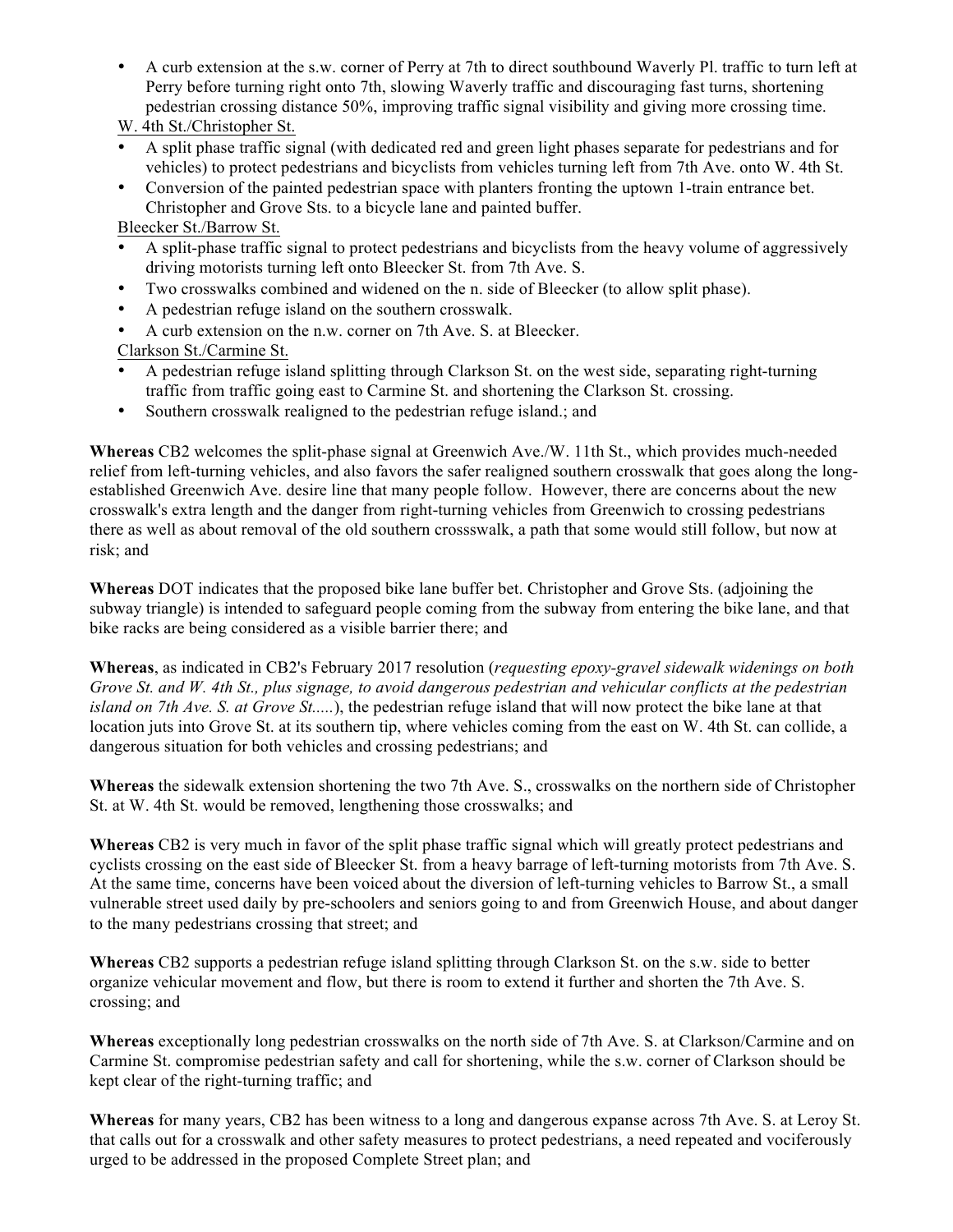**Whereas** there's a great deal of concern about fast-moving vehicles turning right from 7th Ave. S. into Leroy St/St. Luke's Pl. and expression of the need for building out the entrance point to create a hard right turn, an issue that calls to be included in the proposed Complete St, plan, as pointed out in CB2's April 2017 resolution (*requesting repair of existing speed hump and the construction of an additional speed hump on St. Lukes Place, between 7th Ave. S, and Hudson St. to mitigate speeding vehicles....*); and

**Whereas** CB2 supports extending the protected bike lane beyond 7th Ave. on Varick St. to Canal St. where it would connect with the bike lane going south on Varick from Canal, and DOT has indicated that its intention is to extend the bike lane further south in the future; and

**Whereas** besides providing for split phase signals at four intersections (which CB2 strongly supports), mixing zones are proposed for all other intersections, an approach that has been seen to be highly dangerous to both bicyclists and pedestrians; and

**Whereas** non-pedal-assisted e-bikes go more than 20 mph, endanger people's lives and are forbidden by law;

**Therefore be it resolved** that CB2 thanks DOT for its proposal and welcomes and supports its plan for 7th Ave. S. Complete St. Safety Improvements and a Protected Bike Lane, with additional requests and suggestions for modifications as follows:

Greenwich Ave./W. 11th St.

- In addition to the very welcome split phase traffic signal and realigned southern crosswalk, CB2 asks DOT to explore adding the old southern crosswalk too or other solutions to safeguard pedestrians looking to cross there.
- Extend the neckdown bet. the s.w. corner of Greenwich Ave. and n.w. corner of W. 11th St. further into 7th Ave. S., to shorten the crossing distance of the realigned crosswalk.

W. 4th St./Christopher St.

- CB2 supports the use of bike racks as a visible barrier to protect people coming from the subway from bike lane conflicts.
- Extend the sidewalk on the northern side of Grove St. bet. W. 4th St and 7th Ave. S., i.e., at the subway entrance island, (and preferably also alongside Christopher Park on Grove) with epoxied gravel, so that its edge aligns with the southern/Grove St. end of the 7th Ave. S. pedestrian island, channeling Grove St. traffic coming from the east to the left or south, as recommended in CB2's February 2017 resolution.
- Explore shortening the northern crosswalks at Christopher and W. 4th Sts., possibly by extending the western neckdown bet. Christopher and W. 4th and/or installing a pedestrian refuge island on the n.e. side of Christopher.

Bleecker St./Barrow St.

CB2 urges DOT to examine potential impacts on Barrow St. and to institute safety measures to guard against left-turning vehicles at the Barrow St. crossing, such as a speed table (raised crosswalk) at the 7th Ave. S. eastern entrance to Barrow. a flashing yellow light and other improvements, as requested in CB2's December 2013 resolution (*requesting blinking yellow lights, a speed table and a speed hump...and other safety improvements on Barrow St. bet. 7th Ave. S. and W. 4th St.*).

## Clarkson St./Carmine St.

- Extend the pedestrian refuge island splitting through Clarkson St. further into 7th Ave. S.
- Install a sidewalk extension on the n.w. corner of Clarkson St. to shorten the 7th Ave. S. crosswalk.
- Install a neckdown on the n.e. corner on Carmine St. to shorten crossing Carmine.
- Install a neckdown on Varick St. at the s.w. corner of Clarkson and Varick to divert turning traffic from the curbside lane into the moving lane and align it with the Houston St. neckdown to the south.

**Be it further resolved** that CB2 strongly urges DOT to include the Leroy St. crossing as part of this plan and install both a long called-for high visibility crosswalk on 7th Ave. S. at that location as well as a traffic light; and